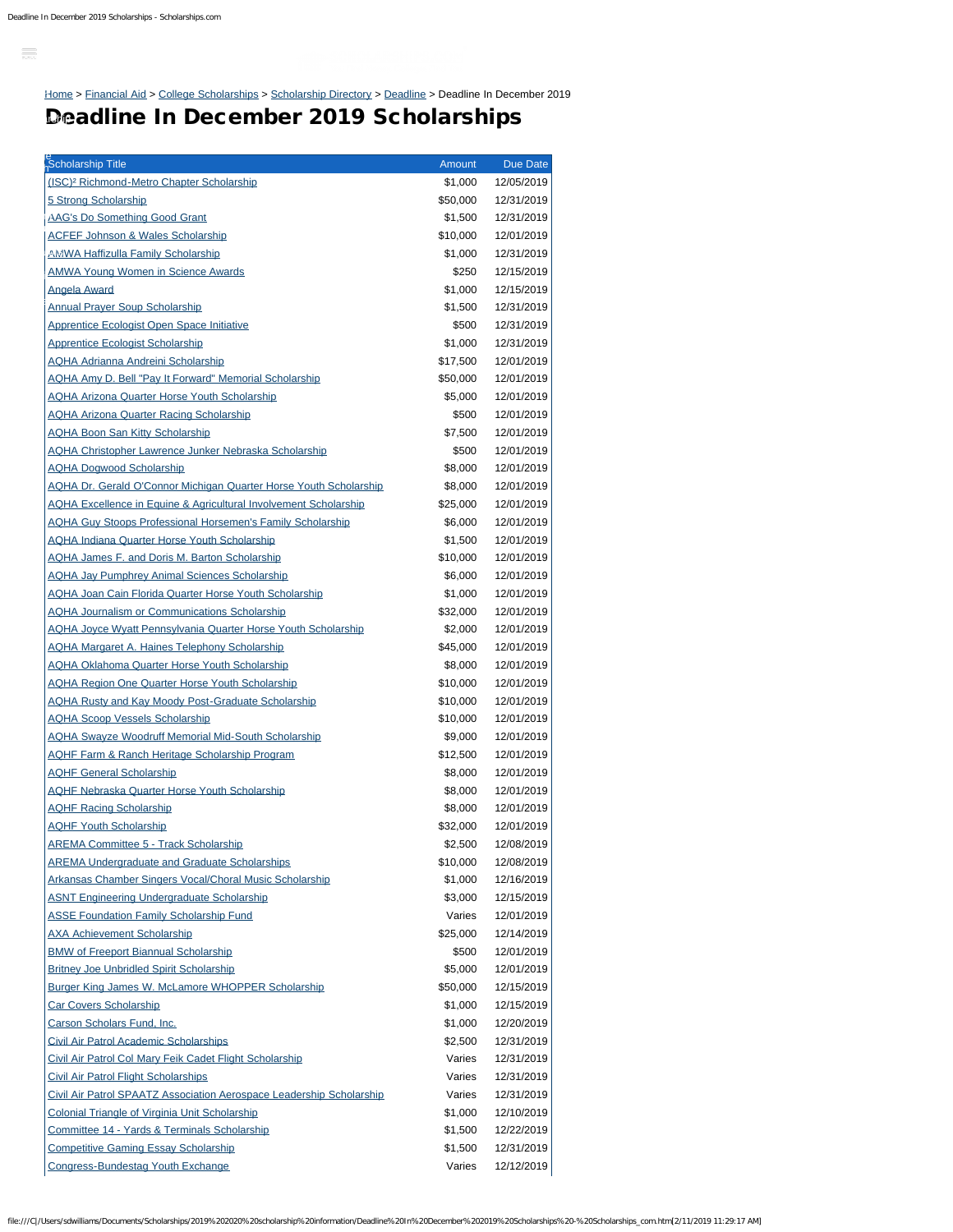Deadline In December 2019 Scholarships - Scholarships.com

| <b>Cook Something Scholarship</b>                                       | \$500    | 12/15/2019 |
|-------------------------------------------------------------------------|----------|------------|
| <b>CouponSurf Entrepreneurs Scholarship</b>                             | \$1,000  | 12/31/2019 |
| <b>CSU Sustainability Scholarship</b>                                   | \$1,500  | 12/31/2019 |
| Dell Scholars Program                                                   | \$20,000 | 12/03/2019 |
| <b>DeSales University Presidential Scholarships</b>                     | \$88,000 | 12/01/2019 |
| <b>DeSales University Trustee Scholarships</b>                          | \$60,000 | 12/01/2019 |
| Dr Pepper Most Inspirational Player Award                               | \$2,000  | 12/02/2019 |
| Dr. Robert H. Goddard Memorial Scholarship                              | \$10,000 | 12/02/2019 |
| <b>Free Speech Essay Contest</b>                                        | \$10,000 | 12/31/2019 |
| <b>Future Leaders of IT Scholarship</b>                                 | \$2,000  | 12/01/2019 |
| <b>Gensler Brinkmann Scholarship</b>                                    | Varies   | 12/09/2019 |
| <b>Gensler Diversity Scholarship</b>                                    | \$20,000 | 12/09/2019 |
| Geri Wolff Scholarship For Women in Computer Science or Design Degrees  | \$2,000  | 12/31/2019 |
| <b>Gold Star Mission Education Scholarship</b>                          | \$1,000  | 12/15/2019 |
| Google Europe Scholarship for Students with Disabilities                | \$7,653  | 12/01/2019 |
| Google Lime Scholarship for Students with Disabilities                  | \$10,000 | 12/10/2019 |
| <b>Greenhouse Scholars Scholarship</b>                                  | \$20,000 | 12/17/2019 |
| <b>Hanover College Crowe Scholars Award</b>                             | \$5,000  | 12/01/2019 |
| <b>Hellenic Professional Society of Texas</b>                           | Varies   | 12/31/2019 |
| <b>IAGLR Scholarship</b>                                                | \$2,000  | 12/01/2019 |
| <b>LAFCA Ruth Batchelor Scholarship</b>                                 | \$500    | 12/10/2019 |
| <b>Larry Morris Memorial Scholarship</b>                                | \$2,500  | 12/05/2019 |
| <b>Leadership Speech Contest</b>                                        | \$5,500  | 12/31/2019 |
| <b>Linly Heflin Scholarship</b>                                         | \$20,000 | 12/31/2019 |
| Loyola University Catholic Heritage Award                               | Varies   | 12/01/2019 |
| <b>Lyceum Scholars Program</b>                                          | \$10,000 | 12/08/2019 |
| <b>Marie Curie Scholarship</b>                                          | \$80,000 | 12/14/2019 |
| Matching Dollar Scholarship Program                                     | Varies   | 12/01/2019 |
| <b>McConnell Scholarship</b>                                            | Varies   | 12/15/2019 |
| <b>McNeese State University Foundation Scholarships</b>                 | \$3,200  | 12/01/2019 |
| <b>Megan Meier Memorial Scholarship</b>                                 | \$1,000  | 12/01/2019 |
| <b>Miami University (OH) Merit Scholarships</b>                         | Varies   | 12/01/2019 |
| Minority Scholarship in Classics and Classical Archaeology              | \$4,500  | 12/14/2019 |
| <b>MMUF Dissertation Grants</b>                                         | \$20,000 | 12/04/2019 |
| <b>Montgomery County Scholarship</b>                                    | Varies   | 12/09/2019 |
| Morgan Stanley Richard B. Fisher Scholarship Program                    | Varies   | 12/06/2019 |
| Muslim American Journeys Scholarship Contest                            | \$1,000  | 12/01/2019 |
| <b>NASF Engineering and Chemistry Scholarship</b>                       | \$1,500  | 12/09/2019 |
| <b>NATA Business Scholarship</b>                                        | \$2,500  | 12/30/2019 |
| National Defense Science & Engineering Graduate Fellowship              | Varies   | 12/18/2019 |
| <b>National Space Club Keynote Scholarships</b>                         | \$10,000 | 12/02/2019 |
| National WWII Museum Student Essay Contest - Middle & High School       | \$1,000  | 12/28/2019 |
| NCGA William C. Berg Academic Excellence in Agriculture Scholarship     | \$1,000  | 12/01/2019 |
| <b>Next Generation Teacher Scholarship</b>                              | \$30,000 | 12/31/2019 |
| NJ Society of CPAs Four-Year Scholarship                                | \$7,000  | 12/11/2019 |
| No Bull Sports Scholarship                                              | \$5,000  | 12/01/2019 |
| Norman S. Baldwin Fishery Science Scholarship                           | \$3,000  | 12/01/2019 |
| <b>NRA Civil Rights Defense Fund Youth Essay Contest</b>                | \$1,000  | 12/31/2019 |
| Our World-Underwater Society Rolex Scholarship                          | \$25,000 | 12/01/2019 |
| Peter J. Hengel Thai Scholarship Program                                | \$15,500 | 12/30/2019 |
| <b>PICMA Emerging Writers Competition</b>                               | \$5,000  | 12/01/2019 |
| Pioneers of Flight Scholarship                                          | \$1,000  | 12/30/2019 |
| <b>Presidential Scholars Award for Valedictorians and Salutatorians</b> | Varies   | 12/01/2019 |
| <b>Reading Community Singers Scholarship</b>                            | \$1,000  | 12/31/2019 |
| Rebekah Assembly of Texas Irma Gesche Scholarship                       | \$1,000  | 12/31/2019 |
| <b>Richard L. Taylor Flight Training Scholarship</b>                    | \$1,500  | 12/31/2019 |
| Roy G. Post Foundation Scholarship                                      | \$5,000  | 12/01/2019 |
| <b>SAA Native American Scholarships</b>                                 | \$10,000 | 12/17/2019 |
| <b>Savvy Scholarship</b>                                                | \$1,000  | 12/31/2019 |
| <b>SCAD Challenge 2-D Scholarship Competition</b>                       | \$28,000 | 12/15/2019 |
| <b>SCAD Senior Challenge Poster Scholarship Competition</b>             | \$7,000  | 12/15/2019 |
| <b>Scarlett Family Foundation</b>                                       | \$15,000 | 12/15/2019 |
| <b>Scarlett Family Foundation Scholarship</b>                           | \$60,000 | 12/15/2019 |

file:///C|/Users/sdwilliams/Documents/Scholarships/2019%202020%20scholarship%20information/Deadline%20In%20December%202019%20Scholarships%20-%20Scholarships\_com.htm[2/11/2019 11:29:17 AM]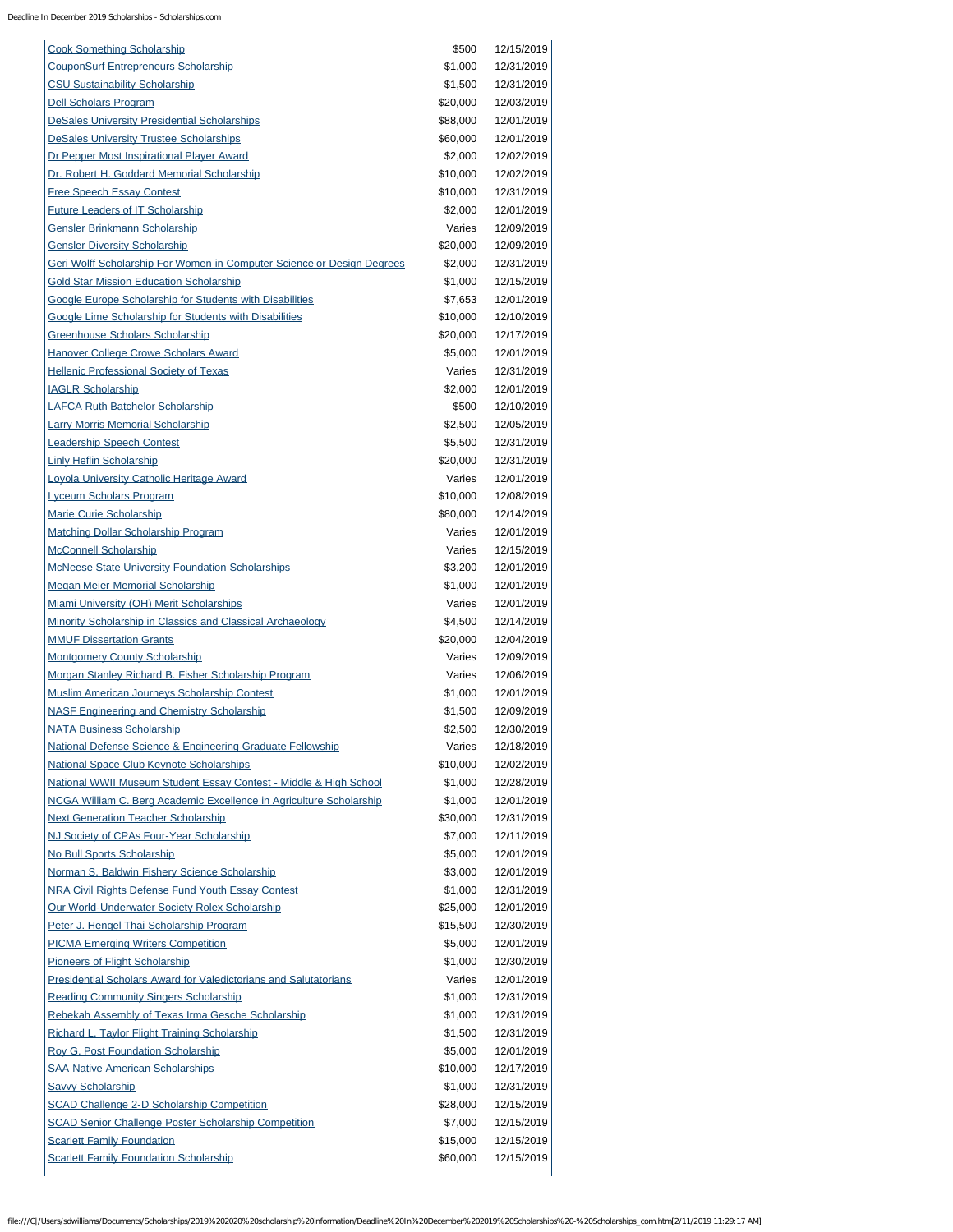Deadline In December 2019 Scholarships - Scholarships.com

| <b>Sean Patrick French Memorial Scholarship</b>                           | \$2,000   | 12/01/2019 |
|---------------------------------------------------------------------------|-----------|------------|
| Seeds of Fortune Inc. Scholars                                            | \$500     | 12/01/2019 |
| <b>SOM Foundation Structural Engineering Research Fellowship</b>          | \$20,000  | 12/10/2019 |
| <b>South Carolina Teaching Fellows</b>                                    | \$24,000  | 12/01/2019 |
| Spirit of Ramanujan STEM Talent Initiative                                | \$5,000   | 12/31/2019 |
| <b>Stephen J. Brady Stop Hunger Scholarships</b>                          | \$10,000  | 12/05/2019 |
| <b>Students of the Year - Boston Chapter</b>                              | \$5,000   | 12/31/2019 |
| Students of the Year - Northern Ohio Chapter                              | \$2,500   | 12/12/2019 |
| <b>Students of the Year - Worcester Chapter</b>                           | \$5,000   | 12/31/2019 |
| <b>SVC Foundation Scholarship</b>                                         | \$10,000  | 12/01/2019 |
| <b>Symantec Graduate Fellowship</b>                                       | \$20,000  | 12/02/2019 |
| <b>Take Care of Texas Video Contest</b>                                   | \$2,500   | 12/16/2019 |
| <b>Texas A&amp;M University - Century Scholars Program</b>                | \$20,000  | 12/01/2019 |
| <b>Texas A&amp;M University - McFadden Scholarship</b>                    | \$10,000  | 12/01/2019 |
| <b>The Beautiful Minds Challenge Scholarship</b>                          | \$225,000 | 12/01/2019 |
| <b>The Center for Alcohol Policy Essay Contest</b>                        | \$5,000   | 12/07/2019 |
| The Elie Wiesel Prize in Ethics Essay Contest                             | \$5,000   | 12/14/2019 |
| <b>The Francis Ouimet Scholarship Fund</b>                                | \$60,000  | 12/01/2019 |
| <b>The Future Mechanic Grant</b>                                          | \$1,000   | 12/01/2019 |
| <b>The Good Shepherd Scholarship</b>                                      | \$1,000   | 12/01/2019 |
| The Google Anita Borg Memorial Scholarship                                | \$10,000  | 12/01/2019 |
| The James Davidson Innovative Student Scholarship                         | \$600     | 12/21/2019 |
| The JCB Fellowship Program                                                | Varies    | 12/01/2019 |
| <b>The National Honor Society Scholarship</b>                             | \$20,125  | 12/07/2019 |
| <b>The Wyland Foundation Art Challenge</b>                                | \$1,500   | 12/01/2019 |
| <b>The Yellow Pages United Mark Smith Scholarship</b>                     | \$2,000   | 12/07/2019 |
| U of A Tuscaloosa National Alumni Association Crimson Scholarship         | Varies    | 12/15/2019 |
| <b>UM Missoula Presidential Leadership Scholarship</b>                    | \$37,492  | 12/02/2019 |
| <b>UNCF Princeton Committee Scholarship</b>                               | Varies    | 12/30/2019 |
| Union Pacific William E. Wimmer Scholarship                               | \$1,000   | 12/11/2019 |
| University of New Mexico Presidential Scholarship                         | Varies    | 12/01/2019 |
| University of Tennessee at Chattanooga Provost's Scholars Program         | \$26,000  | 12/01/2019 |
| University of Tennessee Chattanooga Chancellor's Scholars                 | \$34,000  | 12/01/2019 |
| <b>USBC Alberta E. Crowe Star of Tomorrow</b>                             | \$6,000   | 12/01/2019 |
| <b>USBC Alberta E. Crowe Star of Tomorrow Award</b>                       | \$6,000   | 12/01/2019 |
| <b>USBC Annual Zeb Scholarship</b>                                        | \$2,500   | 12/01/2019 |
| <b>USBC Chuck Hall Star of Tomorrow</b>                                   | \$6,000   | 12/01/2019 |
| <b>USBC Earl Anthony Memorial Scholarship</b>                             | \$5,000   | 12/01/2019 |
| <b>USBC Gift for Life Scholarship</b>                                     | \$1,000   | 12/01/2019 |
| <b>Utah Financial Literacy Essay Contest</b>                              | \$1,250   | 12/31/2019 |
| Valparaiso University Lutheran Leadership Award                           | Varies    | 12/15/2019 |
| Virginia Tuition Assistance Grant Program                                 | \$3,200   | 12/01/2019 |
| <b>Western Michigan University Foundation Scholarship</b>                 | \$60,000  | 12/01/2019 |
| William B. Ruggles Journalist Scholarship                                 | \$2,000   | 12/31/2019 |
| William C. Berg Academic Excellence in Agriculture                        | \$1,000   | 12/02/2019 |
| <u>WLCA Metro Milwaukee Professional Landscape Scholarship Fund, Inc.</u> | \$2,000   | 12/15/2019 |
| Yamanashi Prefectural University Scholarship                              | \$1,300   | 12/15/2019 |
| Zagunis Student Leadership Scholarship                                    | Varies    | 12/31/2019 |
|                                                                           |           |            |

### [Deadline Scholarships](https://www.scholarships.com/financial-aid/college-scholarships/scholarship-directory/deadline)

[Deadline In January](https://www.scholarships.com/financial-aid/college-scholarships/scholarship-directory/deadline/deadline-in-january)

file:///C|/Users/sdwilliams/Documents/Scholarships/2019%202020%20scholarship%20information/Deadline%20In%20December%202019%20Scholarships%20-%20Scholarships\_com.htm[2/11/2019 11:29:17 AM]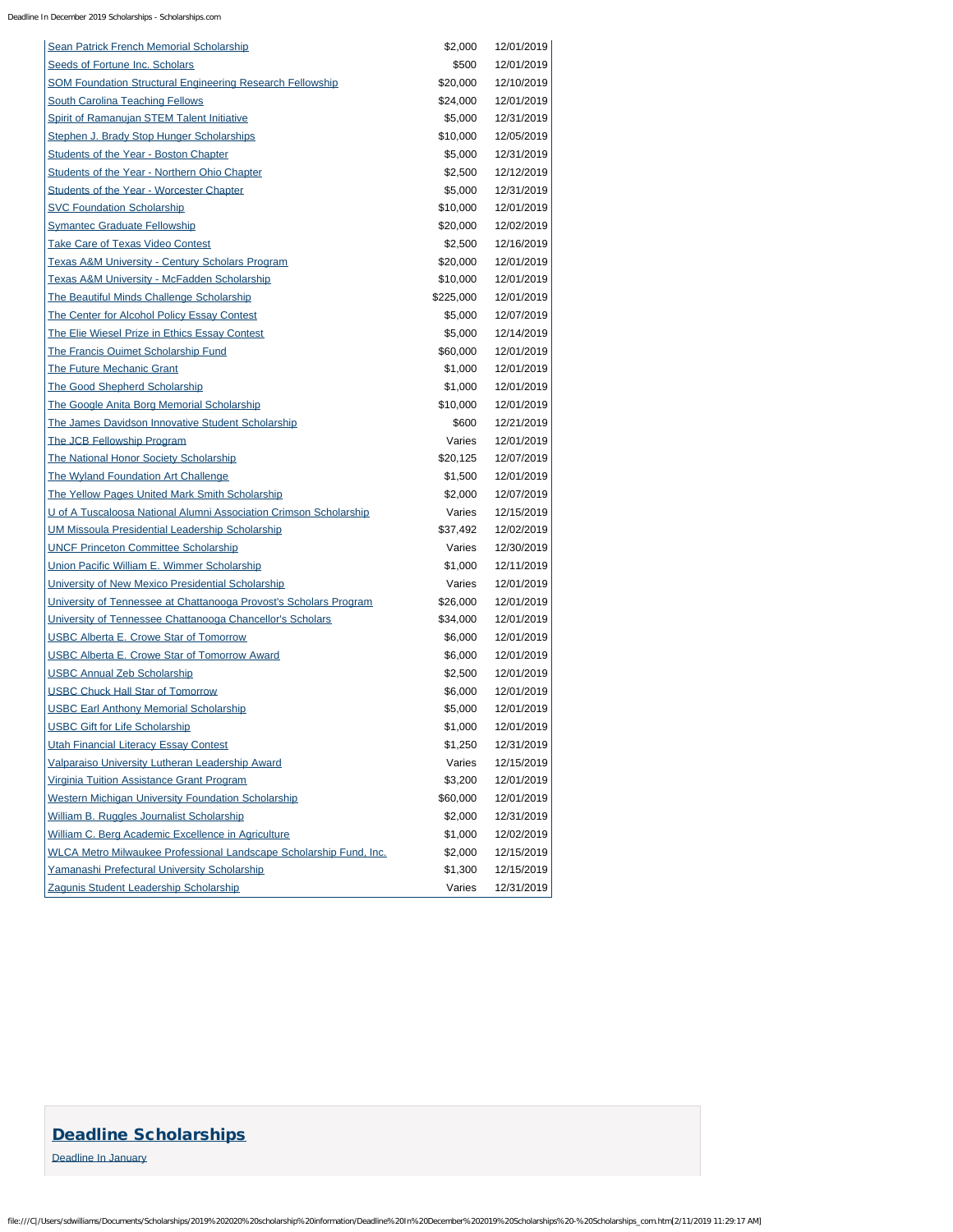Deadline In December 2019 Scholarships - Scholarships.com

| <b>Deadline In February</b>  |
|------------------------------|
| Deadline In March            |
| Deadline In April            |
| Deadline In May              |
| Deadline In June             |
| Deadline In July             |
| <b>Deadline In August</b>    |
| <b>Deadline In September</b> |
| <b>Deadline In October</b>   |
| Deadline In November         |
| <b>Deadline In December</b>  |

#### **[Scholarship Directory](https://www.scholarships.com/financial-aid/college-scholarships/scholarship-directory)**

[Academic Major](https://www.scholarships.com/financial-aid/college-scholarships/scholarship-directory/academic-major) **[ACT Score](https://www.scholarships.com/financial-aid/college-scholarships/scholarship-directory/act-score)** [Age](https://www.scholarships.com/financial-aid/college-scholarships/scholarship-directory/age) [Artistic Ability](https://www.scholarships.com/financial-aid/college-scholarships/scholarship-directory/artistic-ability) **[Athletic Ability](https://www.scholarships.com/financial-aid/college-scholarships/scholarship-directory/athletic-ability) [Deadline](https://www.scholarships.com/financial-aid/college-scholarships/scholarship-directory/deadline) [Employer](https://www.scholarships.com/financial-aid/college-scholarships/scholarship-directory/employer) [Ethnicity](https://www.scholarships.com/financial-aid/college-scholarships/scholarship-directory/ethnicity)** [Financial Need](https://www.scholarships.com/financial-aid/college-scholarships/scholarship-directory/financial-need) **[Gender](https://www.scholarships.com/financial-aid/college-scholarships/scholarship-directory/gender)** [Grade Point Average](https://www.scholarships.com/financial-aid/college-scholarships/scholarship-directory/grade-point-average) **[Honors Organization](https://www.scholarships.com/financial-aid/college-scholarships/scholarship-directory/honors-organization) [Military Affiliation](https://www.scholarships.com/financial-aid/college-scholarships/scholarship-directory/military-affiliation)** [Number of Scholarships Available](https://www.scholarships.com/financial-aid/college-scholarships/scholarship-directory/number-of-scholarships-available) [Physical Disabilities](https://www.scholarships.com/financial-aid/college-scholarships/scholarship-directory/physical-disabilities) [Race](https://www.scholarships.com/financial-aid/college-scholarships/scholarship-directory/race) [Religion](https://www.scholarships.com/financial-aid/college-scholarships/scholarship-directory/religion) [Residence State](https://www.scholarships.com/financial-aid/college-scholarships/scholarship-directory/residence-state) [SAT Score](https://www.scholarships.com/financial-aid/college-scholarships/scholarship-directory/sat-score) [Scholarship Amount](https://www.scholarships.com/financial-aid/college-scholarships/scholarship-directory/scholarship-amount) [School Attendance State](https://www.scholarships.com/financial-aid/college-scholarships/scholarship-directory/school-attendance-state) [School Year](https://www.scholarships.com/financial-aid/college-scholarships/scholarship-directory/school-year) **[Special Attributes](https://www.scholarships.com/financial-aid/college-scholarships/scholarship-directory/special-attributes) [Student Organization](https://www.scholarships.com/financial-aid/college-scholarships/scholarship-directory/student-organization)** 

# More

[About Us](https://www.scholarships.com/about-us/) [College Search](https://www.scholarships.com/college-search/) **[Educators](https://www.scholarships.com/educators/)** [Financial Aid](https://www.scholarships.com/financial-aid/) **[Resources](https://www.scholarships.com/resources/)** [Scholarship Providers' Resources](https://www.scholarships.com/scholarship-providers-resources/) **[Scholarships for Young Students](https://www.scholarships.com/scholarships-for-young-students/)** [Site Map](https://www.scholarships.com/site-map/) **[Student Resources](https://www.scholarships.com/student-resources/) [Support](https://www.scholarships.com/support/)**